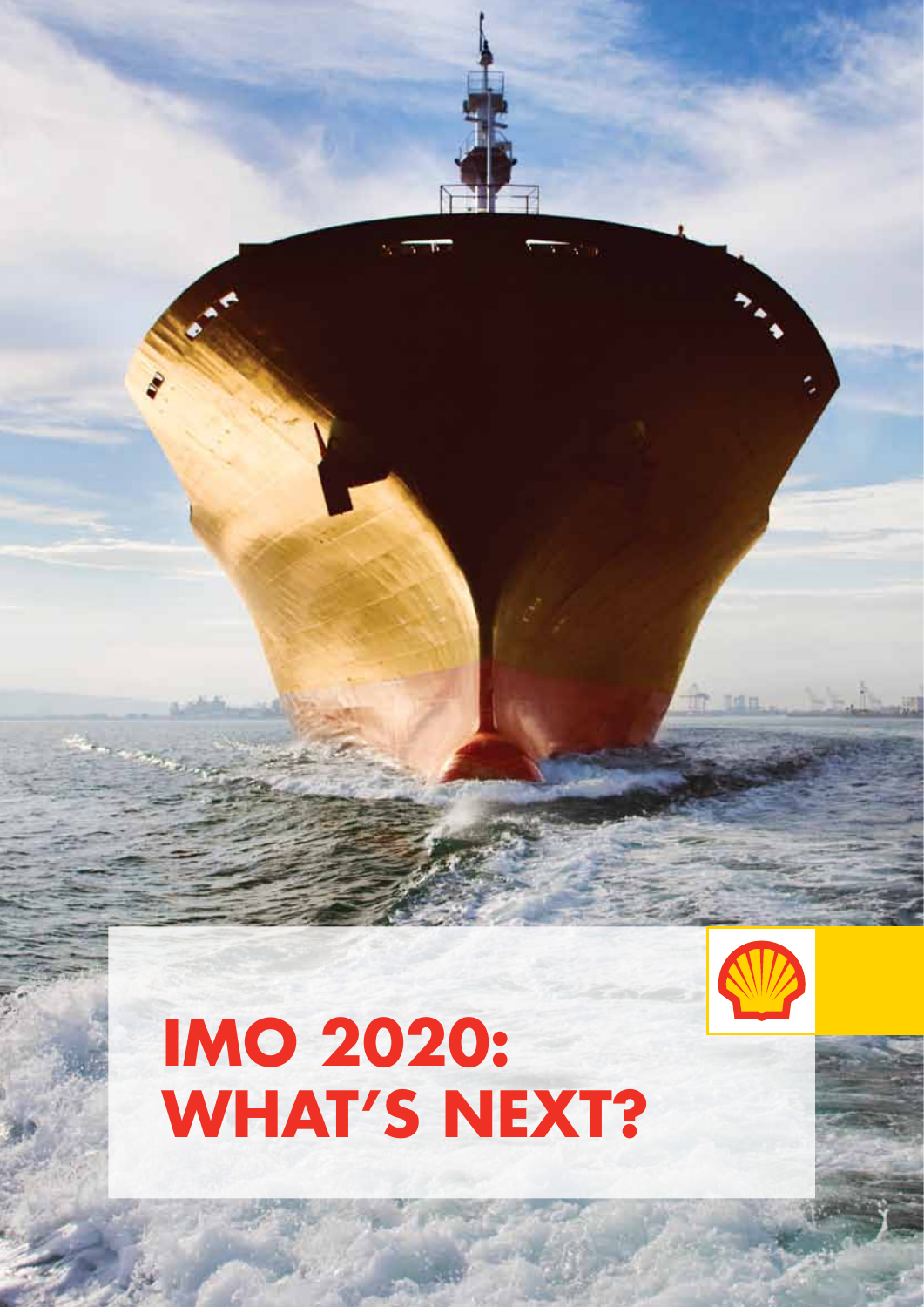**Shell can offer a wide range of marine fuels, lubricants and services to be your partner in providing low sulphur marine transport.**

#### **IMO 2020: what is changing?**

In 2016, the IMO announced that the effective date for the reduction of marine fuel sulphur will be 2020. Under the new global cap, ships will have to use marine fuels with a sulphur content of no more than 0.5%S against the current limit of 3.5%S in an effort to reduce greenhouse gas emissions. The Emission Control Areas (ECAs) will remain at the 2015 standard of 0.1%S content.



## **WHAT DOES IMO 2020 MEAN FOR SHIP OWNERS?**

Ship owners will soon need to decide if they want to continue using high sulphur fuel oil, in conjunction with scrubbers or exhaust gas cleaning systems; or switch to low sulphur fuel options, including distillates; or virtually sulphur-free LNG fuel. 5,000  $\overline{\phantom{a}}$ 6,000 3,000 ٠ 4,000 2,000 1,000 0 1990 2000 2010 2020 2030 1990 1995 2000 2005 2010 2015 2020 2025 2030 2035 Transport Own Use RFO: LS RFO: HS Gasoil/Diesel (Exd Bio Diesel)

## 6 **including Fishing and Domestic Barges in operation and on order."** mbd **Global Total Bunker Demand "Over 200 LNG powered vessels**

5 – LNG World Shipping, March 2017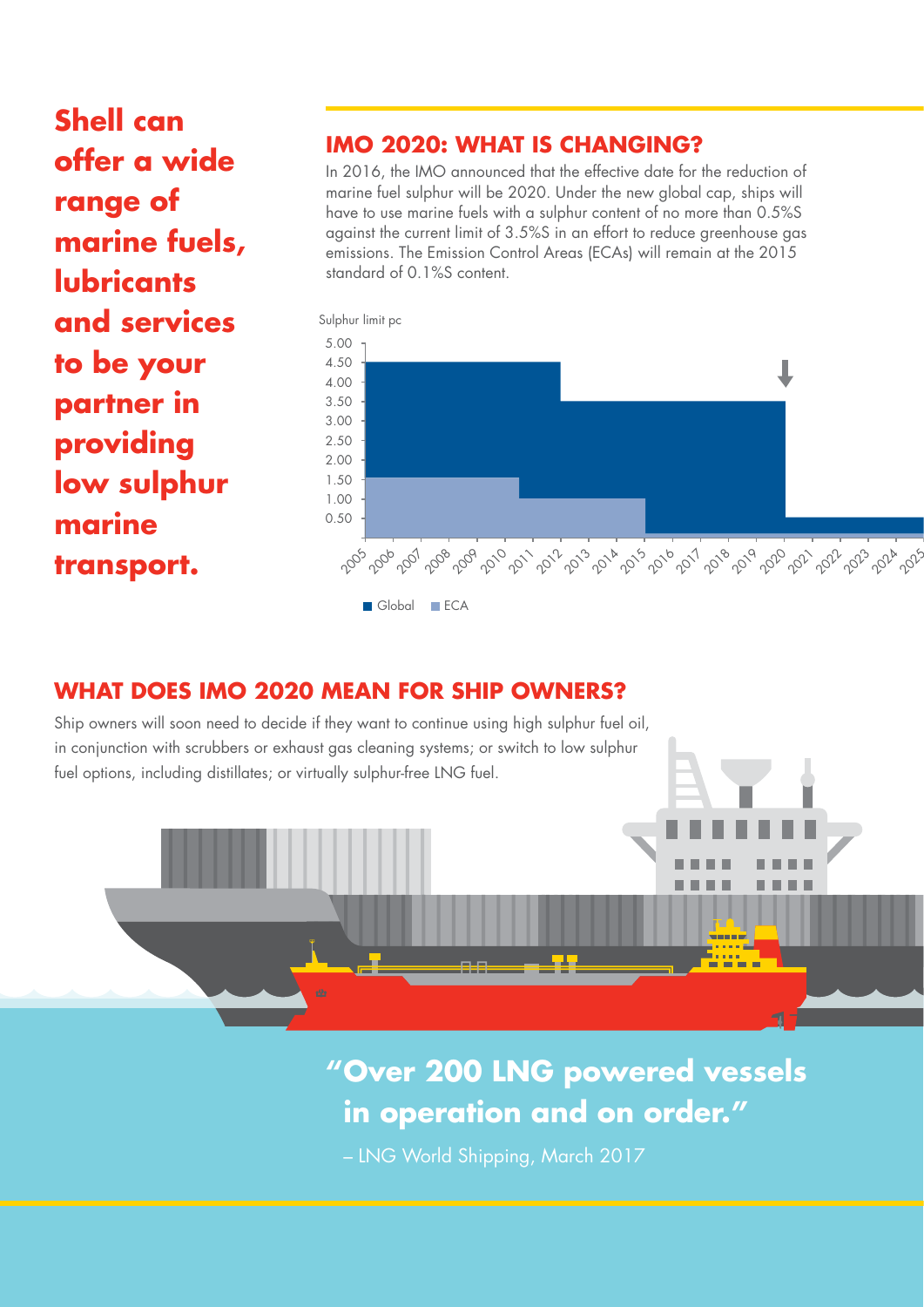# **WHY IT MATTERS?**

 $\blacksquare$  The transition to 0.5%S will cause more changes to global marine industry than the switch to the 0.1%S fuel in the International to serve this transition represents approximately 75% of global marine fuel demand when compared to ECAs. The impact of this transition represents approximately 75% of global marine fuel demand when compared the demand of ECA.  $\frac{1}{5}$ 

3.00



#### 6 **including Fishing and Domestic Barges** ResComPub can offer expertis 1990 2000 2010 2020 2030 Shell can offer expertise and operational Industrial best practices from its ULSFO 0.1%S launch. Own Use RFO: LS

- In total 3 million barrels per day (mbd) of High Sulphur Fuel Oil (HSFO) Bunkers will need to switch to 0.5%S fuel through blending with gasoil, plus improved logistics segregation.
- $\blacksquare$  Higher production costs and increased use of gasoil in the 0.5%S blend may effectively drive up the fuel cost. At the same time, a lack of demand for HSFO will drive down 2 its price.
- There will be a need for a larger variability in fuel quality. Shell can help by sharing expertise and operational experience from the 0.1%S ECA launch to manage this variability. exper
- There could be key price drivers depending on the spread between GO-FO and LNG-oil. arrvors acponaing on 1  $he$ Own Use RFO: LS
	- $\blacksquare$  LNG fuel can help ship owners and operators meet emissions regulations, as it contains virtually no sulphur, and offers reduced NOx and PM emissions. Shell LNG can also help reduce GHG emissions in shipping.
	- Shell LNG can be a cost competitive marine fuel choice versus conventional fuels. LNG can be priced off of oil markers to reduce risk and ensure a level playing field.

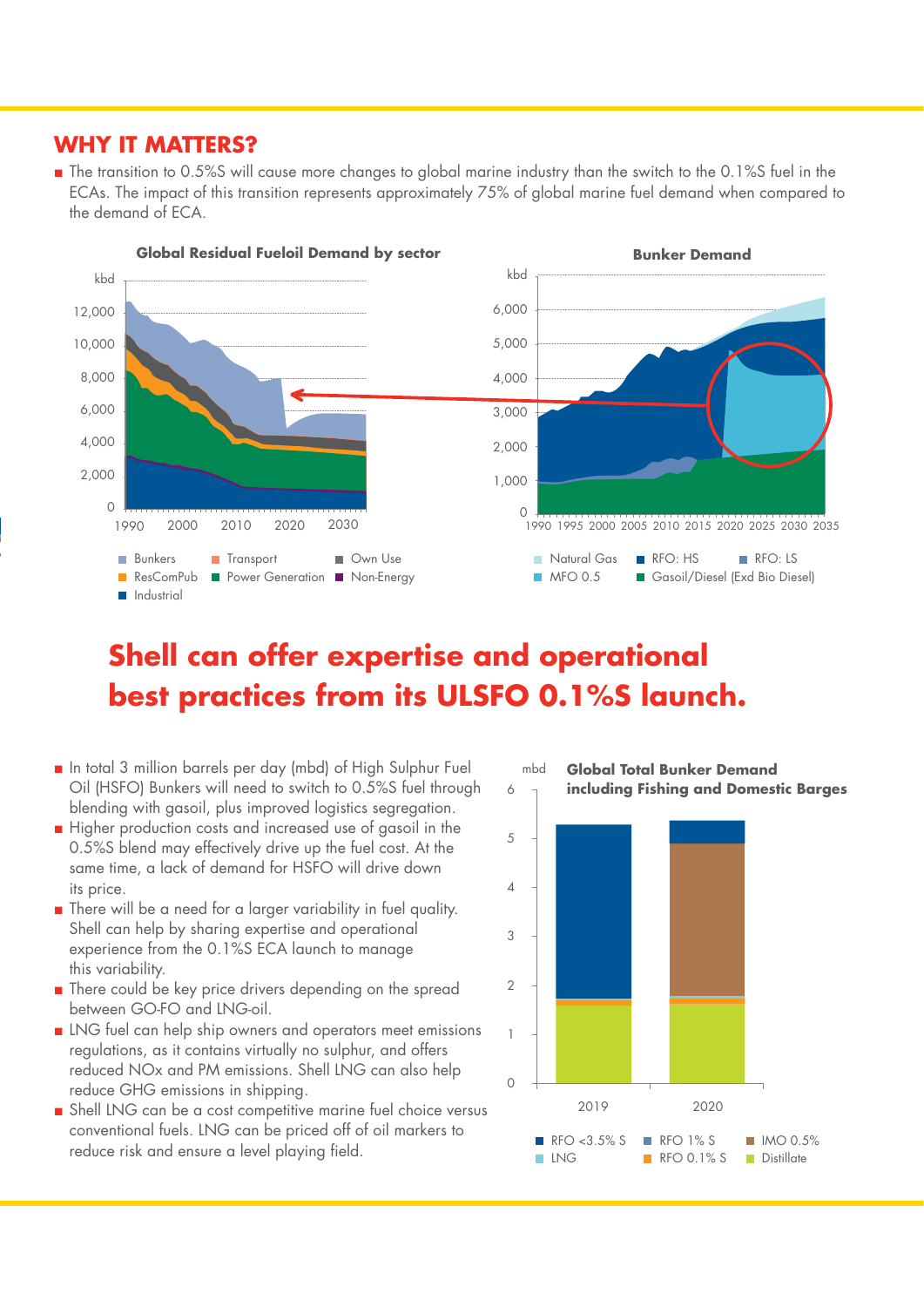#### **What is Shell doing?**

- Shell is developing a variety of fuel product offerings to the shipping industry that include marine gasoil (MGO) and low sulphur fuel oil (LSFO) supply in key bunker ports; high sulphur fuel oil (HSFO) supply for ships with on-board scrubbers; and liquefied natural gas (LNG).
- Shell is preparing for the implementation of a 0.5%S blend using similar analysis for the 0.1%S launch.
- Shell offers a global marine bunker network, and is developing key supply locations to serve customers who have chosen Shell LNG fuel as their bunkering fuel.
- Shell has lubricants designed specifically to protect engines burning low sulphur fuels from wear and deposits.

**Technology for the development of 0.5%S is similar to what Shell used to develop 0.1%S.**

Shell will continue to offer solutions across the spectrum including: residues, distillates and LNG at selected ports.

#### **Ship owners will have a number of choices of how to comply with the new Sulphur specifications**

| 0.1/0.5%<br><b>Fuel Oil</b>                                                                                                                                    | <b>MGO/DMA</b>                                                                                                                        | <b>Scrubber</b><br><b>New/Retrofit</b>                                                                                                                     | <b>LNG</b><br><b>New Build/Retrofit</b>                                                                                                          |
|----------------------------------------------------------------------------------------------------------------------------------------------------------------|---------------------------------------------------------------------------------------------------------------------------------------|------------------------------------------------------------------------------------------------------------------------------------------------------------|--------------------------------------------------------------------------------------------------------------------------------------------------|
|                                                                                                                                                                |                                                                                                                                       |                                                                                                                                                            |                                                                                                                                                  |
| <b>Minimise operational</b><br>difficulty and cost<br>Variability of quality<br>of blends per supplier<br>Only a few suppliers<br>can offer reliable<br>supply | ■ Convenient and<br>widely available<br>Operational experience<br>in industry<br>Higher cost<br>Thermal shock and<br>lubricity issues | Cheaper fuel and<br>quick payback<br><b>Elimited operating</b><br>experience<br>Ship stability and space<br>Safe sludge handling<br>and disposal necessary | Proven technology<br>and reduction SOx,<br>NO <sub>x</sub> and PM<br>Lower GHG emissions<br>Growing availability<br>Cost advantage to<br>MGO/DMA |
| <b>Shell will supply</b><br>differentiated LSFO                                                                                                                | <b>MGO/DMA will</b><br>remain key products<br>for Shell                                                                               | <b>Shell can supply</b><br><b>HSFO 3.5%</b>                                                                                                                | <b>Shell holds industry</b><br>leadership in LNG                                                                                                 |
| <b>LUBRICANTS FOR CROSSHEAD DIESEL ENGINES (2 STROKE)</b><br>Alexia S3<br>Alexia S3<br>Alexia S3, $40*$<br>Alexia 50 (70*), S6 (100*), 140*                    |                                                                                                                                       |                                                                                                                                                            |                                                                                                                                                  |
| <b>LUBRICANTS FOR TRUNK PISTON ENGINES (4 STROKE)**</b><br>Gadinia S3<br>Mysella S3 N, S5 N<br>Argina S2, S3<br>Argina S3, S4, S5                              |                                                                                                                                       |                                                                                                                                                            |                                                                                                                                                  |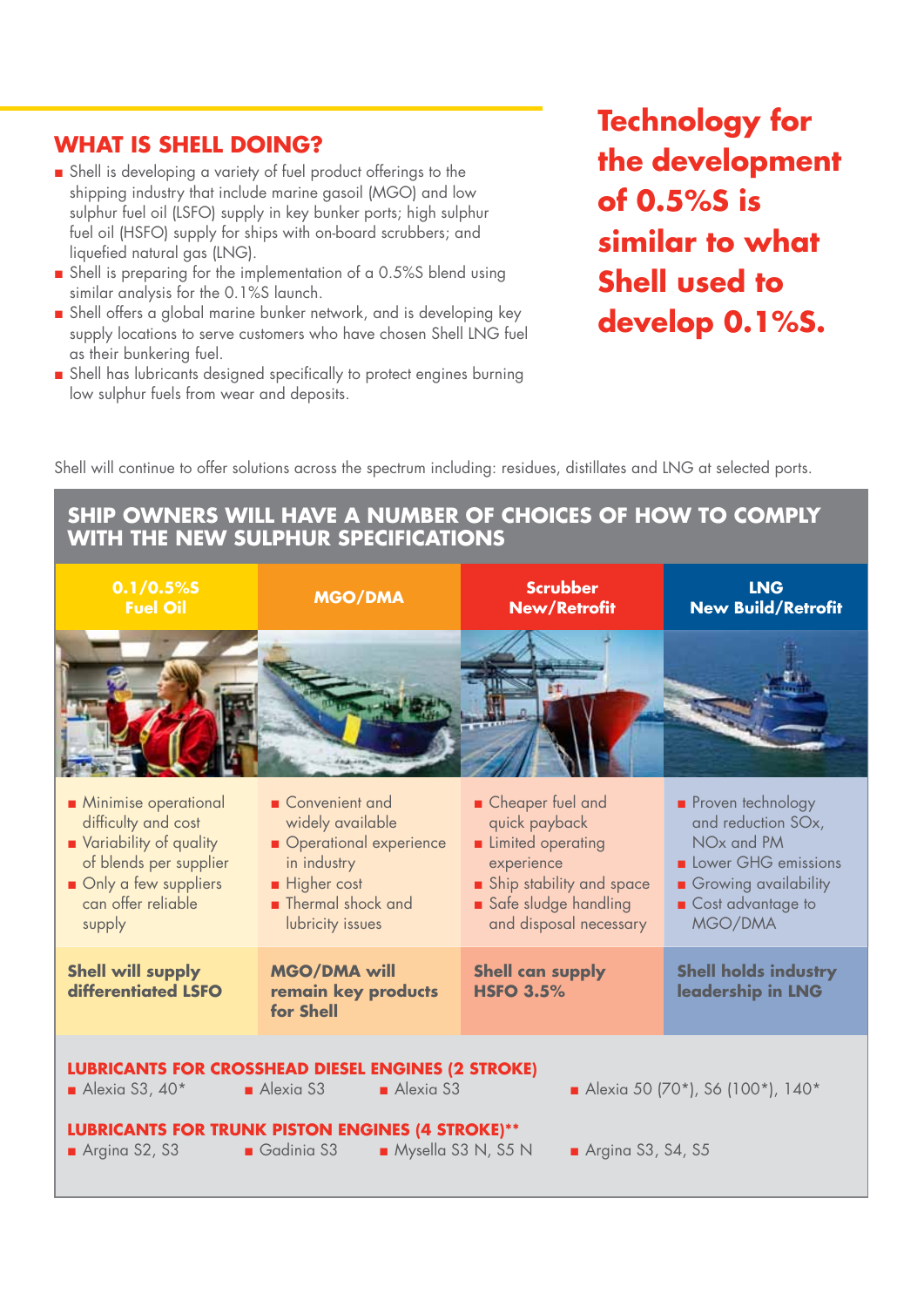

#### **Global Shell Marine Fuels Trading Network**

## **Global LNG Marine Bunker Network**



loading or local storage. Tank to ship bunkering or 'other bunker facilities'. Not including inland.)

**LNG as a marine fuel is expanding globally with bunker locations growing and LNG fuelled ship segments broadening.**